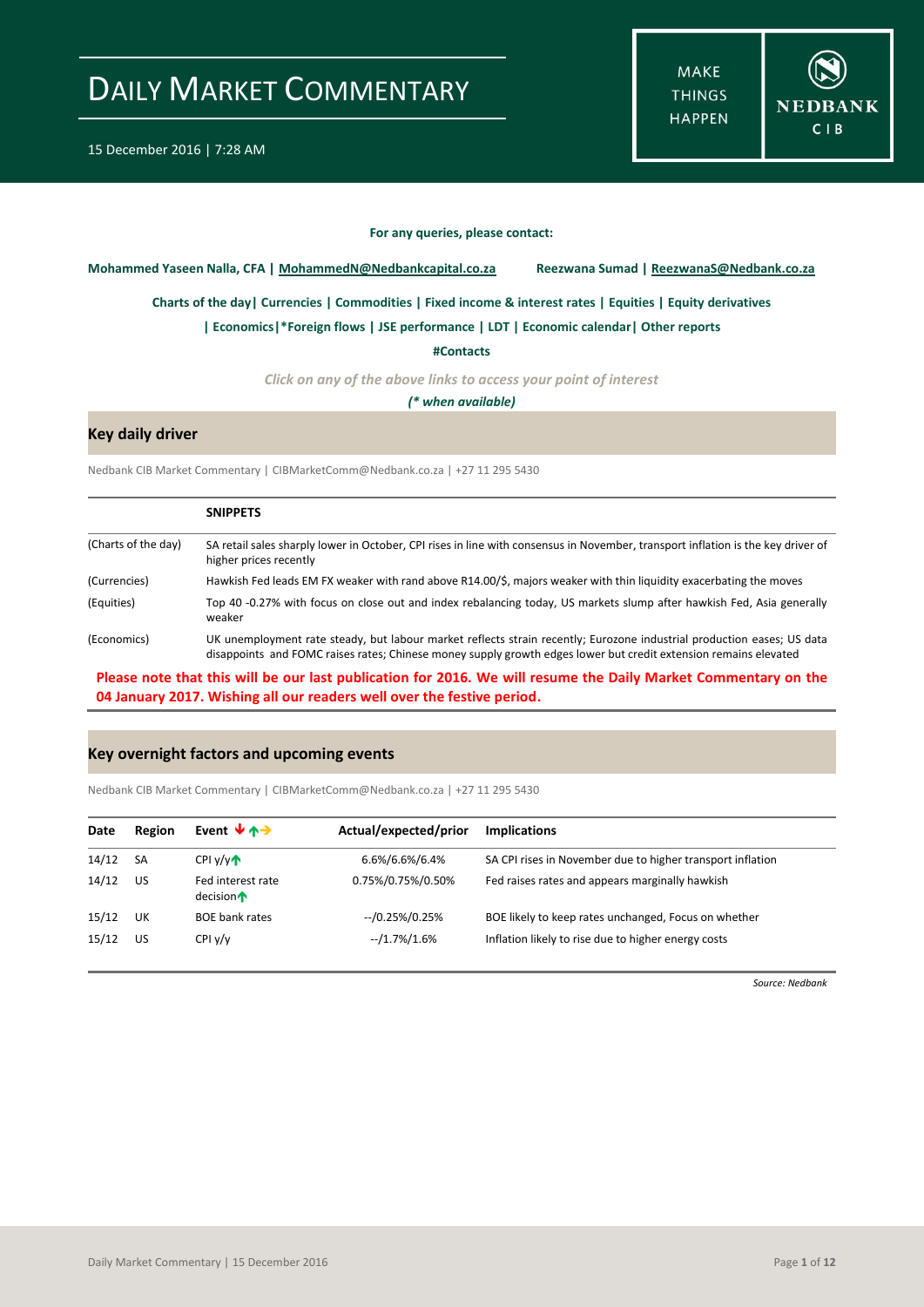## <span id="page-1-0"></span>**Charts of the day** [back to top](#page-0-0) back to top

Nedbank CIB Market Commentary | CIBMarketComm@Nedbank.co.za | +27 11 295 5430

- SA CPI rose to 6.6% y/y in November, from 6.4% previously, in line with consensus. Core CPI remained unchanged at 5.7% y/y, while CPI eased marginally over the month, to 0.3%, from 0.5% previously. Key upward drivers were transport inflation, which rose to 6.4% y/y, from 4.3% previously, and led by the cost of new vehicles and petroleum. Food inflation remained elevated at 11.8%, albeit easing from 12% y/y previously. After surveying private healthcare costs, health inflation rose to 5.5% y/y (prev. 5.1%). Most other categories of inflation either eased or remained unchanged in November. Administered price inflation surged on the back of higher transport costs, while goods inflation rose to 7.7% (prev. 7.1%) and services inflation eased to 5.6% (prev. 5.8%).
- While the current print may represent the peak in Q4, easing price pressures are highly dependent on food and transport inflation which remains elevated. CPI may fall below the 6% upper band early next year, but remain elevated for most of the year, while interest rates may remain on hold over the next year if CPI sustains its stay below the 6% mark in 2017. Due to low base effects from 2016, Nedbank forecasts a GDP growth rate of 1.1% next year, up from a possible 0.4% this year.
- SA retail sales contracted by 0.2% y/y in October, from 1.6% growth in September, worse than expectations of +1.2%. Key negative drivers were sales at general dealers, and of household furniture and appliances. Food and beverage sales eased, along with most other categories of goods, barring clothing and footwear sales which rose marginally.
- Retail sales growth is expected to post a marginal rebound in November and December, due to seasonal demand. While consumer confidence has risen recently, caution is warranted against any irrational exuberance, because prices are still elevated, debt levels have risen, unemployment remains structurally high and political event risk remains on the horizon. Even though some consumers have a greater willingness to spend, their ability to spend remains constrained by the abovementioned factors.
- The trend in retail sales growth continues to decline and remains well below the long term average rate of 5%. Subdued domestic demand will therefore continue to weigh on growth over the medium term. While we anticipate flat interest rates over the next year by the SARB, which may have a positive impact on confidence, this is highly dependent on the trajectory of inflation over the coming months.

#### **Transport inflation was the key driver of higher CPI in Nov.**



**Retail sales and credit extension reflect subdued demand in SA**



*Source: Bloomberg, Nedbank*

*Source: Bloomberg, Nedbank*

#### **Greater proportion of subcomponents in the CPI basket are concentrated above the 6% upper band**



*Source: Stats SA, Nedbank*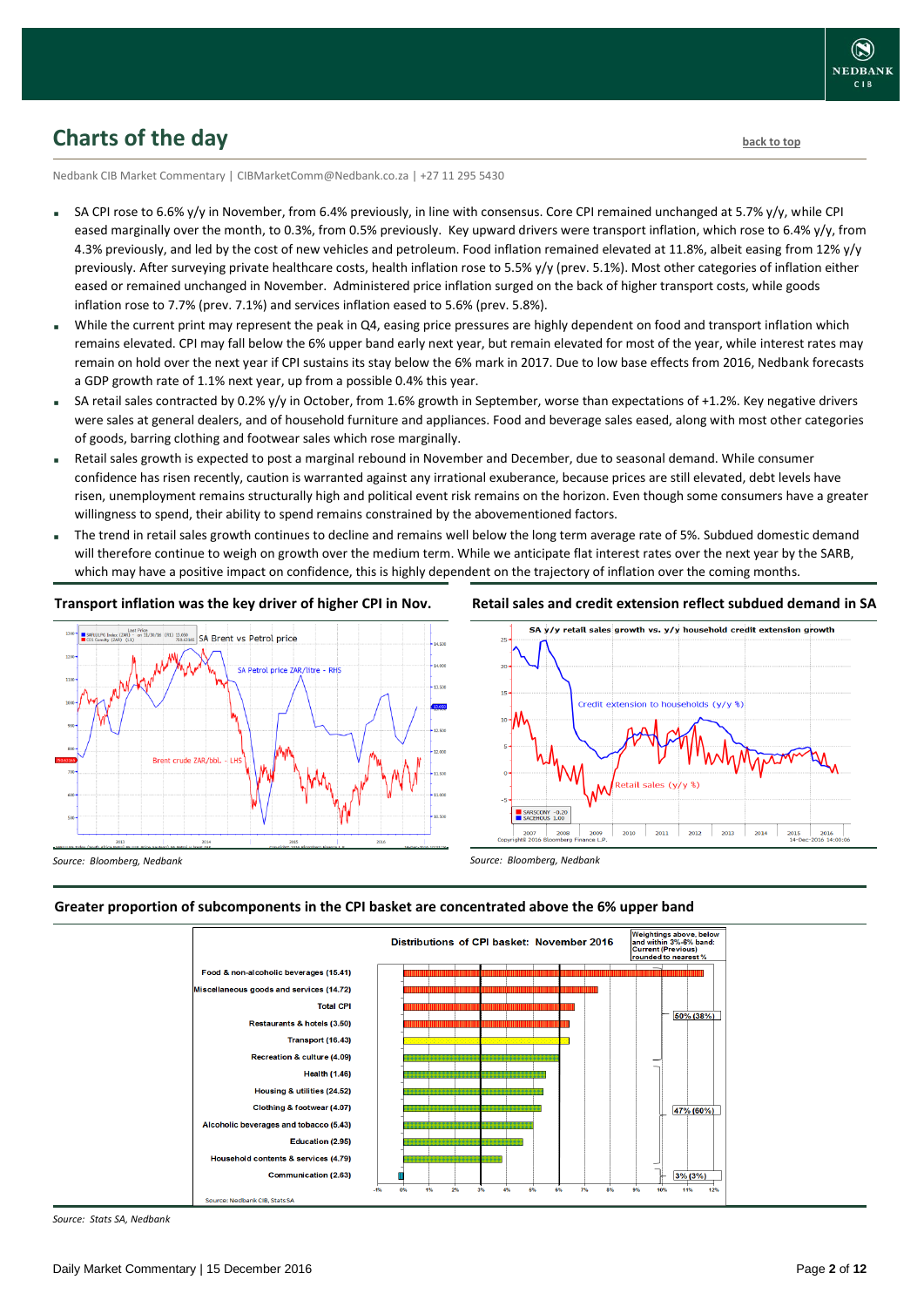## <span id="page-2-0"></span>**Currencies [back to top](#page-0-0)**

Business Banking FX | +27 11 535 4003 | Corporate FX | +2711 535 4002 | Institutional FX | +2711 535 4005

- Yesterday the markets traded cautiously, as was to be expected ahead of the FOMC announcement, the rand trading between 13.5900 and 13.7000 on the day, closing the local session at 13.6600. Although the 25 point hike by the FED was expected, the outlook for next year surprised the markets. This saw emerging markets come under sustained pressure in sessions that are notoriously lacking in liquidity. The rand has traded to a high of 14.0150 in the Far East this morning, currently trading at 14.0100, EURZAR is currently trading at 14.7250 and GBPZAR is at 17.5660.
- International markets similarly subdued ahead of the FED announcement, EURUSD confined to a 30 point range on the day, at the time of the local close trading at 1.0653. Subsequent to the aforementioned U.S interest rate hike, the euro has traded to a low of 1.0471, currently trading at 1.0512. Gold has also retreated in the wake of the dollar, at the time of writing it has shed some 22 dollars from the time of the close, currently trading at 1141.25.
- On the data front, locally we have PPI, a plethora of PMI releases from Europe including French, German and Eurozone releases for manufacturing and services PMI. From the U.S we have jobless claims, current account, NY empire manufacturing, CPI, existing home sales, manufacturing PMI, NAHB index and net capital flows.

| <b>Majors</b>                   | Last price | $\%$ $\Delta$<br>$-1d$ | $\Delta$<br><b>MTD</b>    | $\%$ $\Delta$<br><b>YTD</b> | <b>Month</b><br>trend | <b>USD</b> trend |
|---------------------------------|------------|------------------------|---------------------------|-----------------------------|-----------------------|------------------|
| <b>GBPUSD</b>                   | 1.25       | $-1.28$                | 0.30                      | $-14.92$                    | ⇑                     | USD weakness     |
| <b>EURUSD</b>                   | 1.05       | $-1.36$                | $-0.84$                   | $-3.28$                     | ⊕                     | USD strength     |
| <b>USDJPY</b>                   | 117.46     | 2.00                   | 2.92                      | $-2.28$                     | ♠                     | USD strength     |
| <b>USDAUD</b>                   | 1.35       | 1.17                   | $-0.38$                   | $-1.76$                     | ⊕                     | USD weakness     |
| <b>Rand crosses</b>             | Last price | $\%$ $\Delta$<br>$-1d$ | $\% \Delta$<br><b>MTD</b> | $\Delta$<br><b>YTD</b>      | <b>Month</b><br>trend | <b>ZAR</b> trend |
| <b>USDZAR</b>                   | 14.01      | 2.33                   | $-0.42$                   | $-9.50$                     | ⊕                     | ZAR strength     |
| <b>GBPZAR</b>                   | 17.57      | 1.01                   | $-0.11$                   | $-22.99$                    | ⊕                     | ZAR strength     |
| <b>FURZAR</b>                   | 14.73      | 0.92                   | $-1.25$                   | $-12.46$                    | ⊕                     | ZAR strength     |
| <b>AUDZAR</b>                   | 10.40      | 1.16                   | $-0.02$                   | $-7.85$                     | ⊕                     | ZAR strength     |
| ZARJPY                          | 8.38       | $-0.33$                | 3.33                      | 7.96                        | ♠                     | ZAR strength     |
| <b>African FX</b>               | Last price | $% \Delta$<br>$-1d$    | $\% \Delta$<br><b>MTD</b> | $\%$ $\Delta$<br><b>YTD</b> | <b>Month</b><br>trend | <b>ZAR</b> trend |
| ZARMWK (Malaw ian kw acha)      | 51.73      | $-2.29$                | 0.37                      | 19.90                       | ⇑                     | ZAR strength     |
| ZARBWP (Botsw ana pula)         | 0.76       | $-2.31$                | $-1.28$                   | 4.32                        | ⊕                     | ZAR weakness     |
| ZARKES (Kenyan shilling)        | 7.28       | $-2.35$                | 0.62                      | 10.17                       | ⇑                     | ZAR strength     |
| ZARMUR (Mauritian rupee)        | 2.57       | $-1.85$                | 0.26                      | 10.71                       | ⇑                     | ZAR strength     |
| ZARNGN (Nigerian naira)         | 22.82      | $-0.80$                | 1.90                      | 77.23                       | ⇑                     | ZAR strength     |
| ZARGHS (Ghanian cedi)           | 0.30       | $-0.13$                | $-1.99$                   | 22.19                       | ⊕                     | ZAR weakness     |
| ZARZMW (Zambian kw acha)        | 0.70       | $-2.32$                | 0.60                      | $-0.90$                     | ⇑                     | ZAR strength     |
| ZARMZN (Mozambican metical)     | 5.20       | $-2.34$                | $-1.83$                   | 67.64                       | ⊕                     | ZAR weakness     |
| Source: Bloomberg & Nedbank CIB | Time       |                        | 2016/12/15 07:22          |                             |                       |                  |

Possible trading range in the rand today 13.8800 to 14.2300

*\*Please note that the sign on the % change reflects the change on the headline number. The narrative indicates the trend direction over the month. For trade in any of these currencies, contact our FX dealing desks*



### **EUR/USD**



*Source: Bloomberg, Nedbank*

*Source: Bloomberg, Nedbank*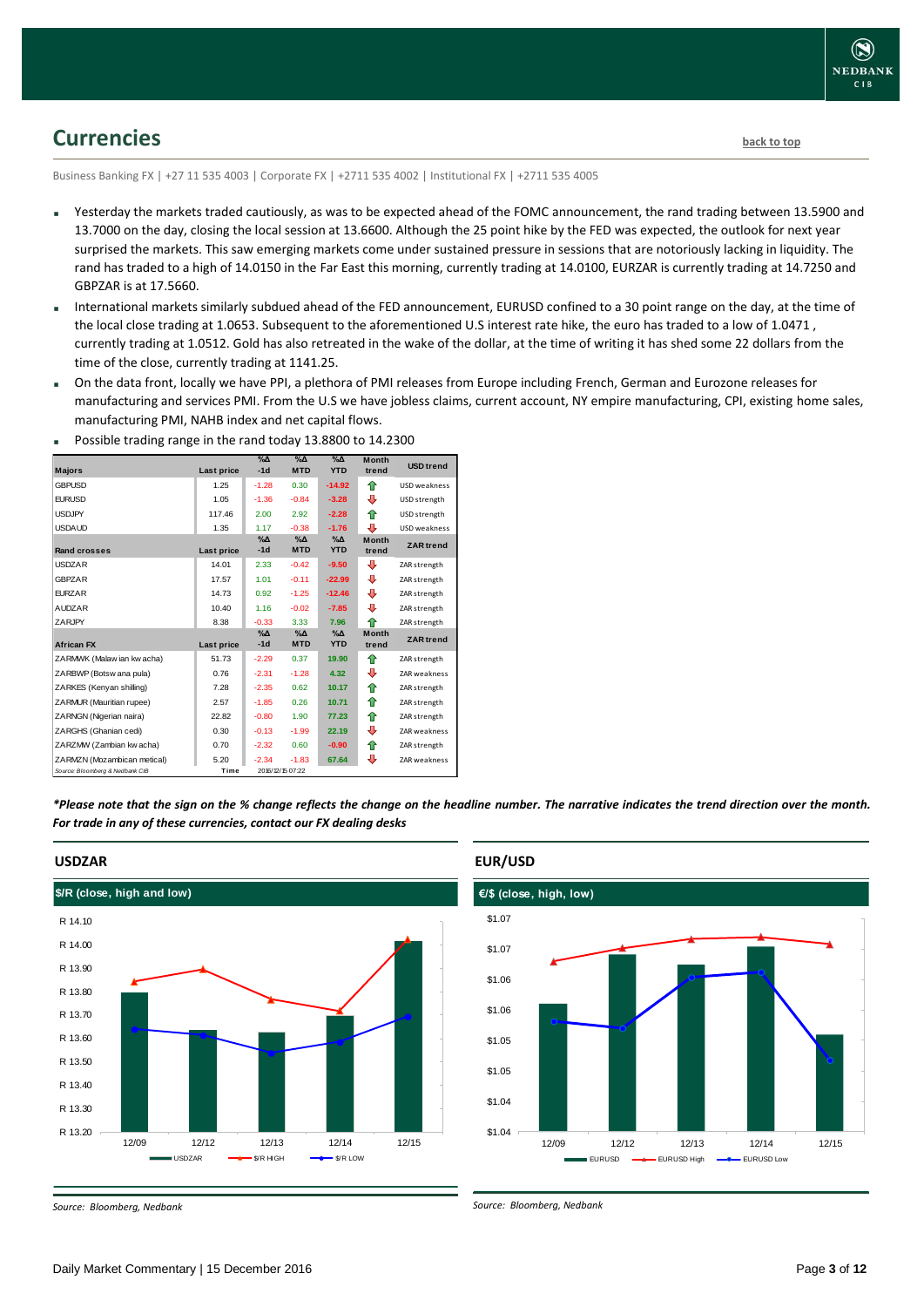<span id="page-3-0"></span>**Commodities [back to top](#page-0-0)** 

Nedbank CIB Market Commentary | CIBMarketComm@Nedbank.co.za | +27 11 295 5430| +27 11 535 4038

- Bullion rallied for most of the day yesterday, ahead of the FOMC rate hike announcement, as the dollar held steady. The uptick was capped at \$7/oz., before falling sharply in Asia this morning. A sharp rally in the dollar after the Fed announcement saw commodity prices slump. The gold price is expected to remain on a bear trend over the medium term, due to a lack of momentum and demand, and may face support close to \$1100/oz.
- Brent continued to decline vesterday, but the magnitude of the move was a marginal 25-cents in the local session. Some profit-taking is to be expected after the sharp rally over the past month. After the Fed announcement, the oil price shaed \$1/bbl. and remains at \$54/bbl. this morning. The Brent price will likely remain within a \$10/bbl. trading range between \$50/bbl. to \$60/bbl. over the medium term, especially if OPEC members keep to their respective production quotas.

| <b>Commodities</b>              | Last price | $\% \Delta$<br>$-1d$ | $\% \Delta$<br><b>MTD</b> | $\% \Delta$<br><b>YTD</b> | <b>Month</b><br>trend |
|---------------------------------|------------|----------------------|---------------------------|---------------------------|-----------------------|
| Brent near future (\$)          | 53.95      | 0.09                 | 6.90                      | 44.72                     | ⇑                     |
| WTI crude (\$)                  | 50.97      | $-0.14$              | 3.09                      | 37.61                     | ⇑                     |
| Gold spot (\$)                  | 1 141.89   | $-1.70$              | $-2.81$                   | 7.50                      | ⊕                     |
| Platinum spot (\$)              | 930.41     | $-1.13$              | 2.25                      | 4.12                      | ⇑                     |
| SA w hite maize spot (R)        | 4 090.00   | 1.67                 | 8.81                      | $-12.25$                  | ⇑                     |
| Source: Bloomberg & Nedbank CIB | Time       |                      | 2016/12/15 07:22          |                           |                       |

### **Platinum vs Gold Platinum vs. Gold**



*Source: Bloomberg*

### **Brent Crude vs West Texas Intermediate Brent Crude vs West Texas Intermediate**



*Source: Bloomberg*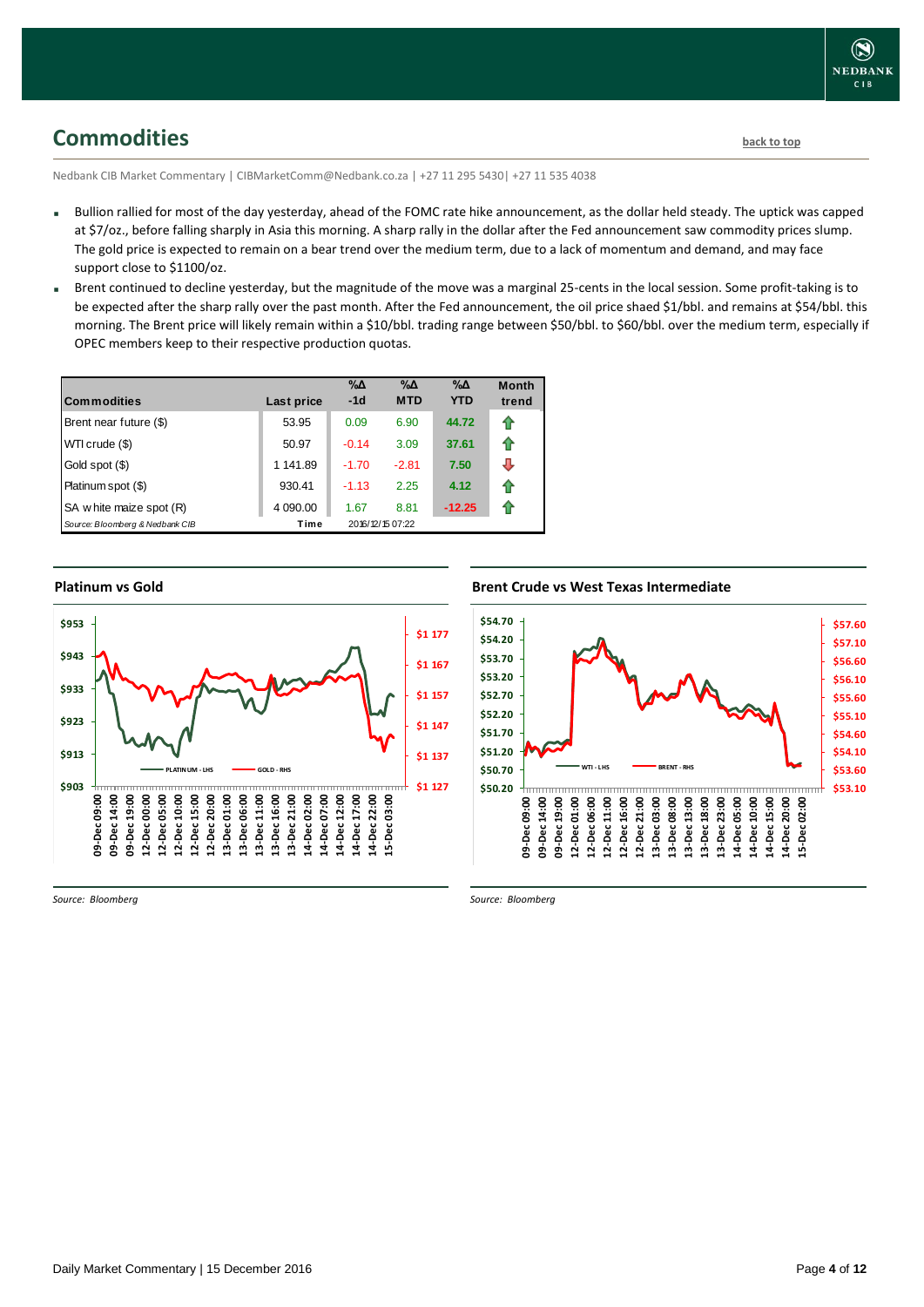# <span id="page-4-0"></span>**Fixed income and interest rates back to the line of the set of the set of the set of the set of the set of the set of the set of the set of the set of the set of the set of the set of the set of the set of the set of th**

Bond flow sales |+2711 535 4021 | Corporate Money Markets | +2711 535 4007 | Business Bank Money Markets | +2711 535 4006

|                                 |            | Δ              | $\Lambda$        | Δ          | <b>Month</b> |
|---------------------------------|------------|----------------|------------------|------------|--------------|
| <b>Bonds</b>                    | Last price | 1 <sub>d</sub> | <b>MTD</b>       | <b>YTD</b> | trend        |
|                                 | %          | bps            | bps              | bps        |              |
| R203-0.8 yrs                    | 7.86       | 16.08          | 9.58             | $-66.02$   | ⇑            |
| R208-4.3 yrs                    | 8.35       | 1.90           | $-9.80$          | $-105.60$  | ⊕            |
| R186-10 yrs                     | 8.91       | $-0.25$        | $-10.85$         | $-85.05$   | ⇩            |
| R2048-31.2 yrs                  | 9.65       | 0.35           | $-10.45$         | $-75.05$   | ⇩            |
| <b>US 10 yr</b>                 | 2.57       | 0.07           | 19.07            | 30.27      | 合            |
| <b>UK 10 yr</b>                 | 1.39       | $-3.82$        | $-2.26$          | $-29.29$   | ⊕            |
| German 10 yr                    | 0.30       | $-16.39$       | 9.45             | $-52.15$   | ♠            |
| Japan 10 yr                     | 0.09       | 44.07          | 240.00           | $-67.92$   | ♠            |
|                                 |            | Δ              | Δ                | Δ          | <b>Month</b> |
| <b>Money Market</b>             | Last price | 1 <sub>d</sub> | <b>MTD</b>       | <b>YTD</b> | trend        |
|                                 | $\%$       | bps            | bps              | bps        |              |
| SA repo rate                    | 7.00       | 0.00           | 0.00             | 75.00      | ⇛            |
| SA prime rate                   | 10.50      | 0.00           | 0.00             | 75.00      |              |
| SA CPI (MTD = previous month)   | 6.60       |                | 20.00            |            | ⇑            |
| SA 3m JIBAR                     | 7.36       | 0.00           | 0.00             | 73.30      |              |
| SA 3m NCD                       | 7.33       | 0.00           | $-5.00$          | 72.50      | ⊕            |
| SA 6m NCD                       | 7.95       | 0.00           | 0.00             | 43.75      |              |
| SA 12m NCD                      | 8.45       | 0.00           | $-3.75$          | 1.25       | ⊕            |
| US 3m LIBOR                     | 0.97       | 0.70           | 3.62             | 35.77      | ⇮            |
| UK 3m LIBOR                     | 0.38       | $-0.12$        | $-0.90$          | $-21.48$   | ⇩            |
| Japan 3m LIBOR                  | $-0.09$    | 0.36           | 0.72             | $-16.04$   | ⇑            |
| Source: Bloomberg & Nedbank CIB | Time       |                | 2016/12/15 07:22 |            |              |

| Month<br>trend | <b>FRAs and Swaps</b>            | Last price    | Δ<br>1 <sub>d</sub> | Δ<br><b>MTD</b> | Δ<br><b>YTD</b> | <b>Month</b><br>trend |
|----------------|----------------------------------|---------------|---------------------|-----------------|-----------------|-----------------------|
|                |                                  | $\%$          | bps                 | bps             | bps             |                       |
| ⇮              | 3X6 FRA                          | 7.42          | 3.00                | $-2.00$         | 0.50            | ⊕                     |
| ⊕              | 6X9 FRA                          | 7.51          | 6.00                | $-3.00$         | $-26.50$        | ⊕                     |
| ⊕              | 9X12 FRA                         | 7.46          | $-1.00$             | $-17.00$        | $-79.00$        | ⊕                     |
| ⊕              | 18X21 FRA                        | 7.55          | $-1.00$             | $-21.00$        | $-146.00$       | ⊕                     |
| 合              | SA 2yr Sw ap                     | 7.48          | 0.50                | $-13.00$        | $-67.60$        | ⊕                     |
| ⊕              | SA 3yr Sw ap                     | 7.58          | $-0.25$             | $-16.25$        | $-96.65$        | ⊕                     |
| ⇮              | SA 5yr Swap                      | 7.83          | $-0.50$             | $-21.00$        | $-116.50$       | ⊕                     |
| 合              | SA 10yr Swap                     | 8.35          | 0.50                | $-17.50$        | $-112.00$       | ⊕                     |
| Month          | SA 15yr Swap                     | 8.48          | 1.00                | $-18.50$        | $-117.50$       | ⊕                     |
|                |                                  |               |                     |                 |                 |                       |
| trend          |                                  |               | Δ                   | Δ               | Δ               | <b>Month</b>          |
|                | <b>Spreads</b>                   | Last price    | 1 <sub>d</sub>      | <b>MTD</b>      | <b>YTD</b>      | trend                 |
| ⇛              |                                  | $\frac{9}{6}$ | bps                 | bps             | bps             |                       |
| ⇛              | 2v10v                            | $-0.87$       | 0.00                | 4.50            | 44.40           | ✿                     |
| ✿              | 3v10v                            | $-0.76$       | $-0.75$             | 1.25            | 15.35           | ⇑                     |
| ⇛              | R186-R203                        | 1.21          | $-16.34$            | $-20.44$        | $-19.04$        | ⊕                     |
| ⊕              | R2048-R186                       | 0.73          | 0.60                | 0.40            | 10.00           | 合                     |
| ⇛              | 5y-R186                          | $-1.09$       | $-0.25$             | $-10.15$        | $-31.45$        | ₽                     |
|                | 10y-R186                         | $-0.57$       | 0.75                | $-6.65$         | $-26.95$        | ⊕                     |
| ⊕              | 15y-R186                         | $-0.44$       | 1.25                | $-7.65$         | $-32.45$        | ⊕                     |
| 合<br>⊕         | SA 5yr CDS spread - basis points | 214.84        | $-5.16$             | $-25.66$        | $-120.18$       | ⇩                     |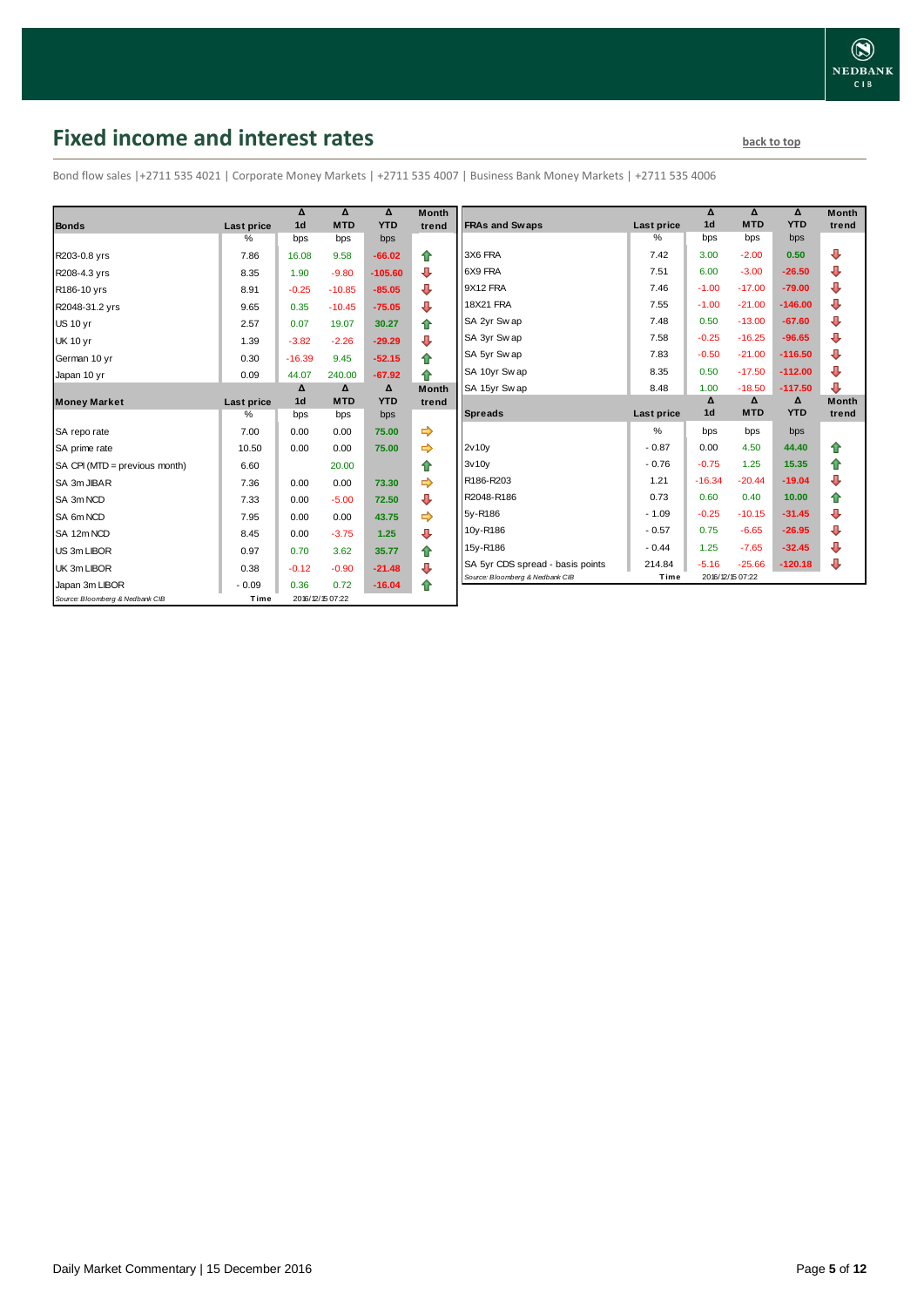

### <span id="page-5-0"></span>**Equities [back to top](#page-0-0)**

Cash equities | +2711 535 4030/31

#### **South Africa**

 The JSE ended just over a quarter of a percent lower. Gold and resource shares performed well with Assore and Kumba the top performers up 10% and 7.4% respectively. Telecoms were led lower with Telkom losing over 2.5%. Media giant Naspers gained over 2% but its performance in the index was muted by large declines in Steinhoff and Shoprite which both lost over 7%. After months of speculation Shoprite announced that it was looking at acquiring Steinhoff's African retail operation. This would be achieved by issuing Shoprite shares to Steinhoff. Today focus will be on the last futures close-out for 2017 which promises to eventful with large open interest in both the ALSI and DTOP going into close-out. Value traded was R22.9bn and the rand was around R13.64 to the dollar.

#### **UK/Europe**

 European markets traded cautiously ahead of the Federal Reserve's interest rate which was only taking place after the European market close. Although sentiment is that interest rates will be increased, investors are looking for information on further interest rate hikes. The FTSE closed 3 tenths of a percent lower. Barclays Plc. Fell over 5% after being downgraded by more than one broker. The DAX lost over 3 tenths of a percent. Adidas and Fresenius led declines both falling over 1.5%. The CAC was the biggest loser in region as consumer and financial shares plunged. Global pharmaceutical company Sanofi fell 2.5% as news broke that they would be holding talks with Swiss drug maker Actelion Ltd. after talks between Actelion and Johnson & Johnson broke down.

#### **USA**

 U.S. markets opened flat and traded in small range ahead of the FOMC interest rate announcement. The Fed raised rates by 25bps in line with expectations and confirmed that it expects to raise interest rates by 75Bps in 2017 as inflation expectations have increased and the Labor market strengthened. The Dow closed 6 tenths of a percent lower with Goldman Sachs the top performer up half a percent. They named two potential heirs to their CEO in their biggest management shakeup in a decade. This comes after the natural successor Gary Cohn will be taking a job in the Trump administration. Crude was under pressure after U.S. storage supplies rose to a six-month high putting energy counters under pressure. The S&P lost 8 tenths of a percent. Nvidia gained over 5% after it was upgraded to a buy with the analyst citing 2017 as another good year for artificial intelligence

#### **Asia**

 Asian markets are reacting to the so-called vote of confidence by the U.S. Federal reserve which sees interest rates increase by 3 tranches of 25Bps in 2017. At the of writing, the Nikkei was down just over a tenth of a percent as the stronger dollar supported exporters. The Hang Seng dropped 1.8% as the energy, consumer and financial sectors all dropped over 1.5%. Tencent managed to limit losses to under a percent. In mainland China, the Shanghai Composite fell just over 3 tenths of a percent while the ASX in Australia fell just over a percent. Mining stocks particularly gold miners were under pressure as commodity prices lose ground on the increase in interest rates.

| <b>Developed Markets</b>        | Last price    | $\% \Delta$<br>$-1d$ | %Δ<br><b>MTD</b> | %Δ<br><b>YTD</b> | <b>Month</b><br>trend |
|---------------------------------|---------------|----------------------|------------------|------------------|-----------------------|
| Dow Jones                       | 19 792.53     | $-0.60$              | 3.50             | 13.59            | ⇑                     |
| Nasdaq                          | 5436.67       | $-0.50$              | 2.12             | 8.57             | ⇑                     |
| S&P 500                         | 2 2 5 3.28    | $-0.81$              | 2.48             | 10.24            | ⇑                     |
| DJ Eurostoxx 50                 | 3 211.71      | $-0.77$              | 5.25             | $-1.71$          | ⇑                     |
| <b>DAX</b>                      | 11 244.84     | $-0.35$              | 5.68             | 4.67             | ⇮                     |
| CAC                             | 4769.24       | $-0.72$              | 4.17             | 2.85             | 合                     |
| <b>FTSE</b>                     | 6949.19       | $-0.28$              | 2.44             | 11.32            | ⇑                     |
| ASX200                          | 5 538.60      | $-0.82$              | 1.80             | 4.58             | ⇑                     |
| Nikkei 225                      | 19 361.01     | 0.56                 | 5.75             | 1.72             | ⇑                     |
| <b>MSCI World</b>               | 1763.72       | $-0.58$              | 3.02             | 6.07             | ♠                     |
|                                 |               | $\% \Delta$          | $\% \Delta$      | $\%$ $\Delta$    | <b>Month</b>          |
| <b>Emerging Markets</b>         | Last price    | $-1d$                | <b>MTD</b>       | <b>YTD</b>       | trend                 |
| Hang Seng                       | 22 081.55     | $-1.67$              | $-3.11$          | 0.76             | ⊕                     |
| Shanghai                        | 3 131.11      | $-0.30$              | $-3.66$          | $-11.53$         | ⊕                     |
| Brazil Bovespa                  | 58 212.12     | $-1.80$              | $-5.97$          | 34.28            | ⊕                     |
| India - NSE                     | 26 702.98     | 0.38                 | 0.19             | 2.24             | ⇑                     |
| <b>Russia Micex</b>             | 2 2 2 9 . 0 5 | $-0.80$              | 5.90             | 26.55            | 合                     |
| <b>MSCI</b> Emerging            | 872.76        | $-0.51$              | 1.15             | 9.90             | ⇑                     |
|                                 |               | $\% \Delta$          | %Δ               | $\%$ $\Delta$    | <b>Month</b>          |
| <b>SA Indices</b>               | Last price    | $-1d$                | <b>MTD</b>       | <b>YTD</b>       | trend                 |
| <b>JSE All Share</b>            | 50 716.25     | $-0.24$              | 1.01             | 0.04             | ⇑                     |
| Top 40                          | 44 051.70     | $-0.27$              | 0.82             | $-3.81$          | ⇑                     |
| Resi 10                         | 33 162.95     | $-0.37$              | $-0.57$          | 30.59            | ⊕                     |
| Indi 25                         | 63 829.24     | $-0.19$              | 1.04             | $-11.05$         | 合                     |
| Fini 15                         | 14 988.21     | $-0.40$              | 2.47             | $-1.62$          | ⇑                     |
| Source: Bloomberg & Nedbank CIB | Time          |                      | 2016/12/15 07:22 |                  |                       |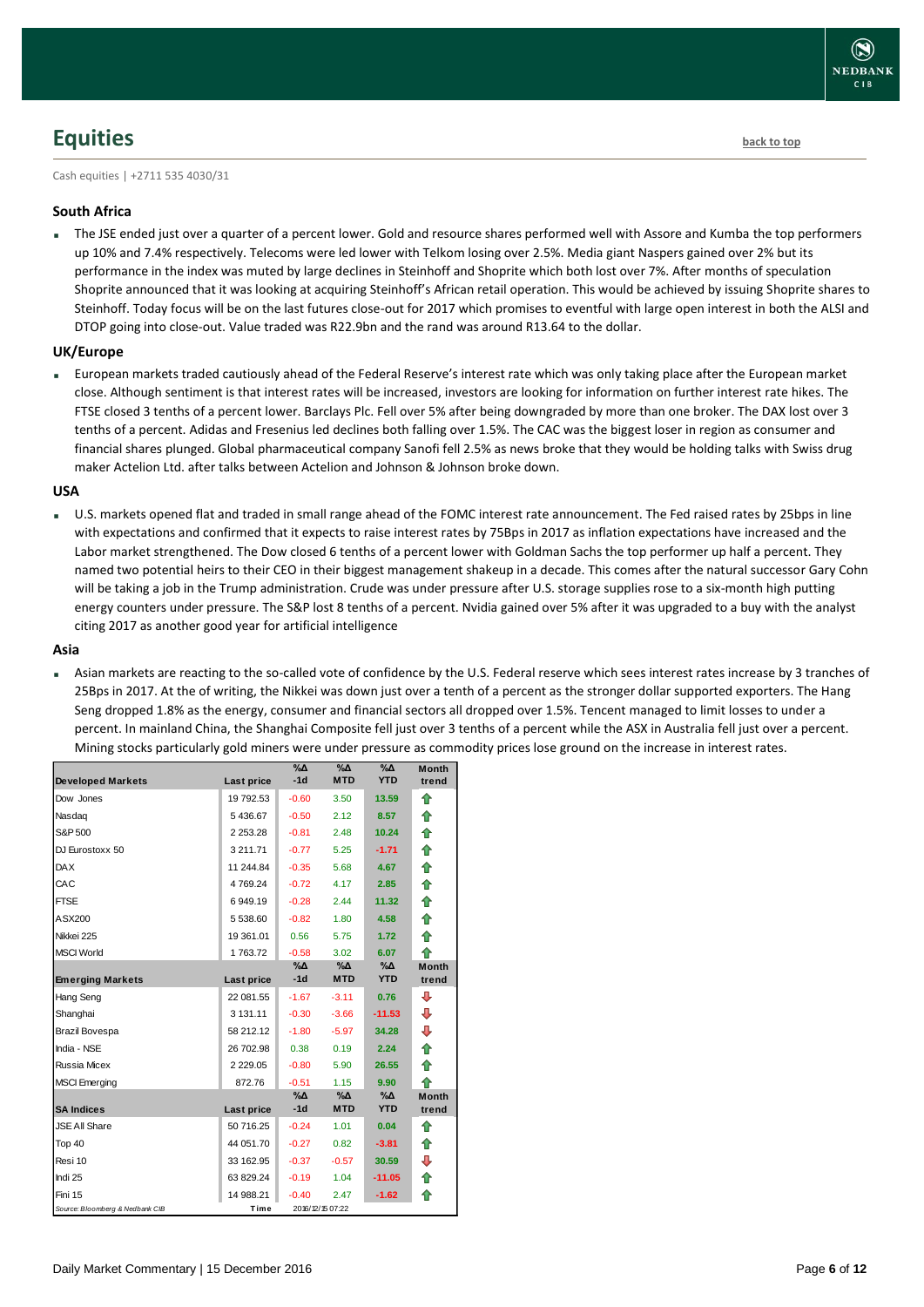### <span id="page-6-0"></span>**Economics [back to top](#page-0-0)**

Nedbank CIB Market Commentary | CIBMarketComm@Nedbank.co.za | +27 11 295 5430

#### **US**

- US retail sales growth eased to 0.1% m/m in November, from 0.6% previously, worse than consensus of 0.3%. A sharp decline in sales of motor vehicles and parts, miscellaneous goods, and general merchandise were the key drivers of the disappointing print.
- Sales were lower across all of the retail sales subcomponents, apart from food and drink, and furniture sales which rose modestly in November. Despite the monthly disappointment, retail sales has come off from a high base in the prior two months, and is still indicative of healthy consumer demand despite the latest slowdown. On an annualised basis, retail sales rose 5.3% y/y, which was the biggest increase in a year.
- PPI rose to 1.3% y/y in November, from 0.8% previously, better than consensus of 0.9% the key driver of higher input costs recently have been trade and transport costs (services), and higher food and energy prices (goods). Higher input prices are likely to filter through to consumer prices with a lag in coming months.
- MBA mortgage applications contracted by 4% last week, after the 0.7% decline previously, as purchases and refinancing declined, and both fixed and adjustable rate mortgage edged lower. Mortgage application will continue to ease as US interest rates rise over the medium to longer term.
- Industrial production contracted by 0.4% m/m in November, from 0.1% growth previously, worse than expectations of -0.3%. Manufacturing production, which makes up 78% of industrial activity, contracted by 0.1% over the month, from 0.3% growth previously. Lower manufacturing production was due to motor vehicles and parts, and machinery. Utilities production was sharply lower in November as well, adding to the decline in headline industrial activity, while mining production growth eased. A strong dollar has hurt the manufacturing sector in the US, and may likely continue to do so over the medium term. Tepid private investment will also continue to represent a key drag to manufacturing activity.
- The Fed raised the Fed funds target rate by 25 bps, to 0.75%, in line with consensus and in a unanimous decision, due to realized gains in and expectations of further labour market strength and inflation. Since June, the labour market continued to strengthen, there was a moderate pace of economic expansion, consumer spending is rising, and business spending has remained soft. There were no changes to the growth outlook for the next 3 years and the risks to the outlook appear roughly balanced.
- The Fed now projects 3 hikes of 25 bps each next year this is up from 2 previously expected. However, to put this into perspective, a year ago the Fed expected 4 hikes of 25bps for this year, and geopolitical developments rationalized the Fed's expectations lower. The higher interest rate will raise borrowing costs in the US and represent a boon for savers in the economy. Bond yields rose sharply and the dollar strengthened after the announcement. This hike will probably keep the dollar strong over the next few weeks.

**Synopsis: The Fed hike was in line with our expectations. While not unexpected, the hawkish tonality of the speech implies a higher trajectory of monetary policy relative to our views. We see this as highly dependent on any fiscal stimulus next year and the trajectory of inflation as a result. The labour market has continued to tighten and job gains have underpinned the strong consumer spending growth this year, which has buoyed GDP growth. This is expected to persist into 2017, barring a seasonally weak quarter in Q1/2017. We remain dollar bulls over the longer term but feel that the expectation of further hikes is too aggressive in both timing and magnitude.** 

#### **UK**

- Unemployment in the UK held steady at 4.8% in the 3 months to October, in line with consensus. The number of people employed declined in October, for the first time in a year, along with a reduction in the number of vacancies reported. Jobless claims rose marginally. Even though the unemployment rate was unchanged, labour market dynamics are starting to reflect some weakening in the sector, underpinned by subdued business confidence.
- Average weekly earnings rose to 2.5% y/y in the 3 months to October, better than the previous of 2.4% and forecasted rate of 2.3%. However, real wage growth is expected to decelerate as inflation rises, which may dampen consumer sentiment. In October alone, the unemployment rate rose to 4.9% from 4.6% in September.

**Synopsis: BOE has previously stated that the next step in interest rates may likely be higher, should inflation continue with the rapid pace of acceleration. The 2% target is expected to be met next year, but the BOE has been highly tolerant of inflation well above the target for extended periods of time, and may likely keep rates on hold as a result, given the Brexit event-risk next year.**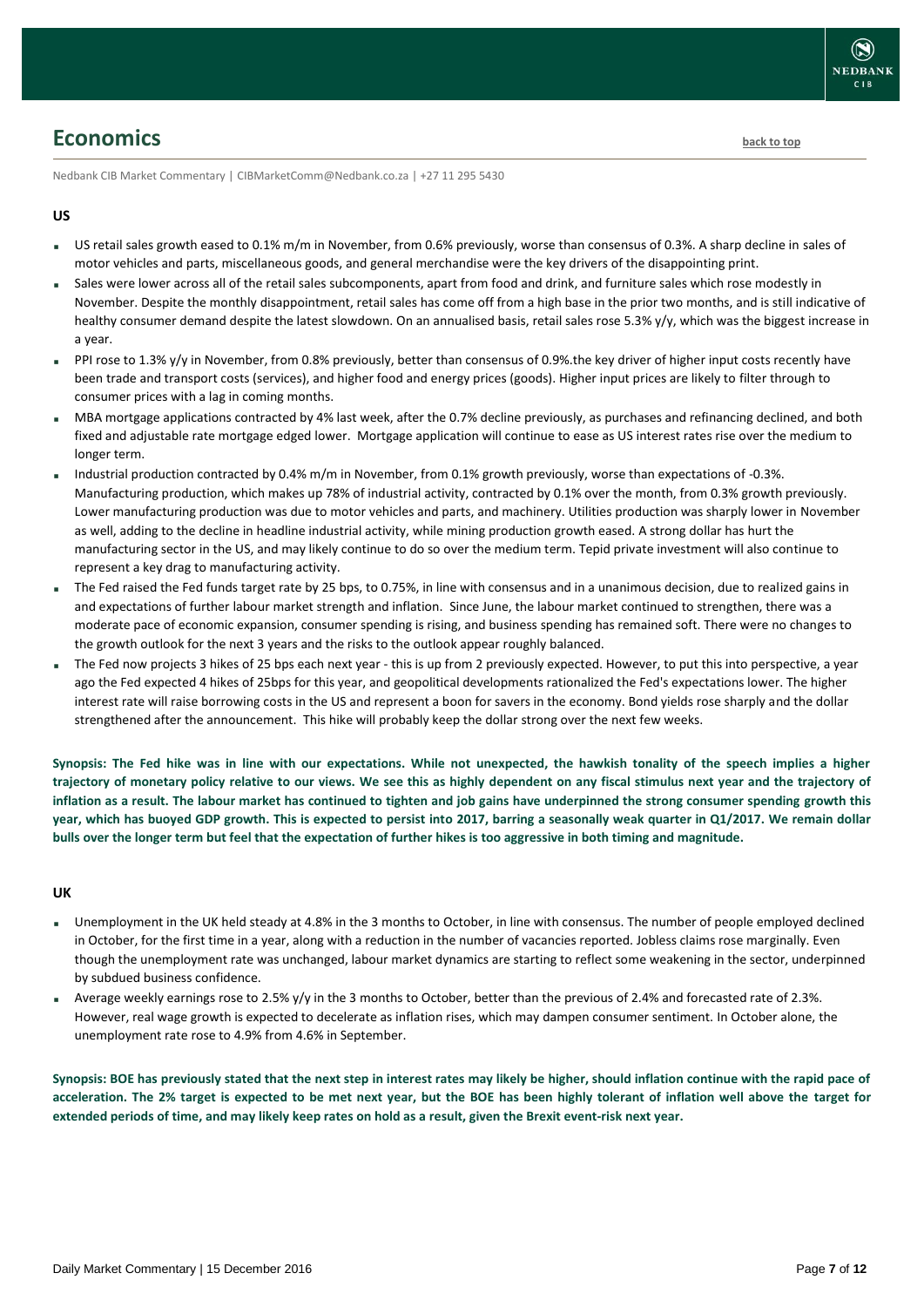

#### **Europe**

- Industrial production growth eased to 0.6% y/y in October, from 1.3% in September, below expectations of 0.8%. There was a sharp decline in production of durable and non-durable consumer goods in October, which resulted in the disappointing pace of growth in the headline print.
- Sharp contractions in the industrial sector were seen in Ireland and France, while a reduced pace of growth was recorded in Germany, Italy and the Netherlands.
- Production will likely rebound in November as factories begin to re-stock inventories. Domestic demand has been driving economic activity in the Eurozone, while the weak euro may also spur international demand, which may be supportive of local industries in the near term. However, a Brexit next year represents key event risk in constraining spending and confidence levels, and may risk driving production lower over the medium term.

**Synopsis: While the extension to December 2017 is in line with our expectations, the reduction in the size of the QE programme over the additional months was unexpected. Nonetheless, inflation is expected to remain subdued, which is our base case, and interest rates are likely to remain low for an extended period, with the possibility of on-going QE in 2018, with any tapering likely to be considered thereafter.**

#### **China**

- Chinese M2 money supply growth eased to 11.4% y/y in November, from 11.6% previously, worse than expectations of 11.5%. While foreign currency deposits and loans rose, yuan deposits eased in November, resulting in the marginal miss in M2 growth.
- Aggregate financing surged to CN¥1.7 trillion, from CN¥896 billion in October, while new yuan loans rose to CN¥794 billion, from CN¥651 billion in October, both exceeding expectations.
- Credit extension in China has surged recently, which has fed mortgage extension and the residential real estate market. Shadow banking activity has also escalated, driven by the recent rise in demand for credit

**Synopsis: Chinese monetary policy will likely remain ultra-loose, with the impetus for further fiscal stimulus waning on the back of recent positive economic data. This may support prices and growth over the medium to longer term, however much depends on trade patterns and isolationist trade a policy being pondered by the new US presidency. Chinese inflation is still below the PBOC target, albeit rising in recent months. A rebound in energy prices may prompt higher inflation, supported by loose monetary policy. We continue to expect a weaker yuan over the long term.**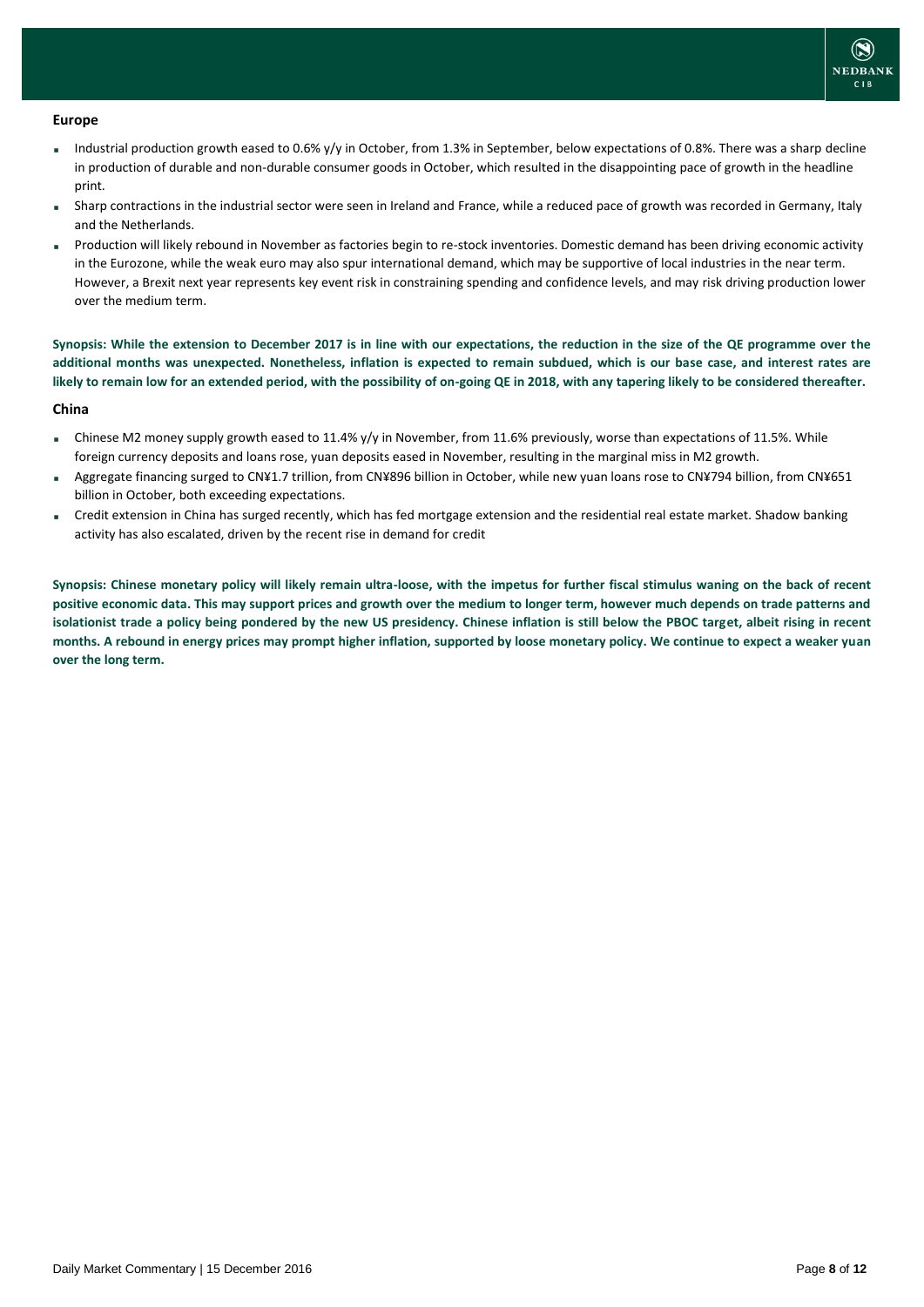# <span id="page-8-0"></span>**JSE performance [back to top](#page-0-0)**

Nedbank CIB Market Commentary | CIBMarketComm@Nedbank.co.za | +27 11 295 5430

| <b>Top40 constituents</b>                                         |                      | %Δ<br>$-1d$ | %Δ<br><b>MTD</b> | %Δ<br><b>YTD</b> | <b>Month</b><br>trend |
|-------------------------------------------------------------------|----------------------|-------------|------------------|------------------|-----------------------|
| AGL: Anglo American Plc                                           | Last price<br>209.39 | 1.49        | $-1.23$          | 203.51           | ⊕                     |
| ANG: Anglogold Ashanti Ltd                                        | 146.80               | 1.24        | $-5.50$          | 38.15            | ⊕                     |
| APN: Aspen Pharmacare Holdings Lt                                 | 271.70               | 2.05        | $-6.29$          | $-12.21$         | ⊕                     |
| BAT: Brait Se                                                     | 86.38                | $-1.19$     | 1.44             | -47.81           | ⇑                     |
|                                                                   |                      |             | 7.32             | 17.66            | ✿                     |
| <b>BGA: Barclays Africa Group Ltd</b><br><b>BID: Bid Corp Ltd</b> | 168.83               | 0.26        | 2.28             |                  | ⇑                     |
|                                                                   | 252.20               | 0.88        |                  |                  |                       |
| BIL: Bhp Billiton Plc                                             | 234.86               | $-1.56$     | 0.41             | 35.02            | ⇑<br>⊕                |
| BTI: British American Tobacco Plc                                 | 778.74               | 1.66        | $-0.33$          | -10.81           |                       |
| <b>BVT: Bidvest Group Ltd</b>                                     | 177.94               | $-2.81$     | 9.29             | 74.20            | ⇑                     |
| CFR : Financiere Richemont-Dep Rec                                | 90.53                | $-0.10$     | $-0.71$          | $-18.88$         | ⇩                     |
| DSY: Discovery Ltd                                                | 115.20               | $-0.48$     | 3.39             | $-13.35$         | ⇑                     |
| FFA: Fortress Income Fund Ltd-A                                   | 16.49                | $-0.66$     | 1.60             | 2.55             | 合                     |
| FFB: Fortress Income Fund Ltd                                     | 32.76                | $-1.77$     | 7.27             | $-5.94$          | ⇑                     |
| <b>FSR: Firstrand Ltd</b>                                         | 53.01                | $-1.56$     | 4.97             | 25.11            | 合                     |
| GFI: Gold Fields Ltd                                              | 40.63                | 3.25        | $-8.90$          | $-3.72$          | ⊕                     |
| GRT : Grow thpoint Properties Ltd                                 | 25.40                | $-0.43$     | 2.09             | 9.34             | ✿                     |
| IMP: Impala Platinum Holdings Ltd                                 | 42.07                | 0.26        | $-4.82$          | 68.01            | ⇩                     |
| INL: Investec Ltd                                                 | 91.87                | $-0.20$     | 2.11             | $-16.10$         | ⇑                     |
| INP: Investec Plc                                                 | 92.89                | $-0.11$     | 1.96             | -15.62           | ✿                     |
| <b>ITU: Intu Properties Plc</b>                                   | 47.13                | 1.01        | $-0.13$          | $-36.24$         | ⇩                     |
| LHC: Life Healthcare Group Holdin                                 | 31.42                | $-0.25$     | 1.22             | $-10.41$         | ✿                     |
| MEI: Mediclinic International Plc                                 | 128.44               | $-0.25$     | 3.00             |                  | ⇑                     |
| MND: Mondi Ltd                                                    | 268.03               | $-0.29$     | $-5.38$          | -12.77           | ⇩                     |
| MNP: Mondi Plc                                                    | 269.17               | $-0.49$     | $-5.52$          | $-12.75$         | ⇩                     |
| MRP: Mr Price Group Ltd                                           | 155.10               | $-1.15$     | 6.93             | $-22.45$         | ⇑                     |
| MTN: Mtn Group Ltd                                                | 124.00               | $-1.47$     | 9.54             | $-6.69$          | ⇑                     |
| NED: Nedbank Group Ltd                                            | 237.49               | 1.10        | 3.26             | 25.92            | ⇑                     |
| NPN: Naspers Ltd-N Shs                                            | 2 010.00             | 2.03        | $-2.18$          | $-5.19$          | ⇩                     |
| NTC: Netcare Ltd                                                  | 31.20                | $-0.95$     | $-0.13$          | $-7.96$          | ⇩                     |
| OML: Old Mutual Plc                                               | 33.50                | 0.09        | 1.21             | -19.18           | t                     |
| RDF: Redefine Properties Ltd                                      | 10.70                | 0.28        | 3.38             | 10.31            |                       |
| REI: Reinet Investments Sa-Dr                                     | 26.51                | 0.91        | $-4.16$          | $-16.84$         | ⇩                     |
| REM: Remgro Ltd                                                   | 226.68               | 0.19        | 8.40             | $-5.83$          | ⇑                     |
| RMH: Rmb Holdings Ltd                                             | 65.90                | $-1.38$     | 5.61             | 18.50            | ✿                     |
| SBK: Standard Bank Group Ltd                                      | 152.02               | $-1.92$     | 0.68             | 33.94            | ⇑                     |
| SGL : Sibanye Gold Ltd                                            | 23.96                | $-3.11$     | $-17.86$         | 4.86             | ⊕                     |
| SHP: Shoprite Holdings Ltd                                        | 178.97               | $-7.17$     | $-4.26$          | 24.93            | ⇩                     |
| SLM: Sanlam Ltd                                                   | 62.99                | 1.60        | 2.14             | 4.05             | ⇑                     |
| SNH: Steinhoff International H Nv                                 | 70.58                | -7.11       | 8.45             | $-10.10$         | ✿                     |
| SOL: Sasol Ltd                                                    | 399.99               | $-0.99$     | 5.44             | $-4.63$          | 合                     |
| TBS: Tiger Brands Ltd                                             | 393.17               | $-2.89$     | $-0.23$          | 24.25            | ⊕                     |
| VOD: Vodacom Group Ltd                                            | 144.00               | $-0.50$     | $-0.50$          | $-5.52$          | ⊕                     |
| WHL: Woolw orths Holdings Ltd                                     | 68.00                | 1.34        | 4.73             | $-32.10$         |                       |
| Source: Bloomberg & Nedbank CIB                                   | Time                 |             | 2016/12/15 07:22 |                  |                       |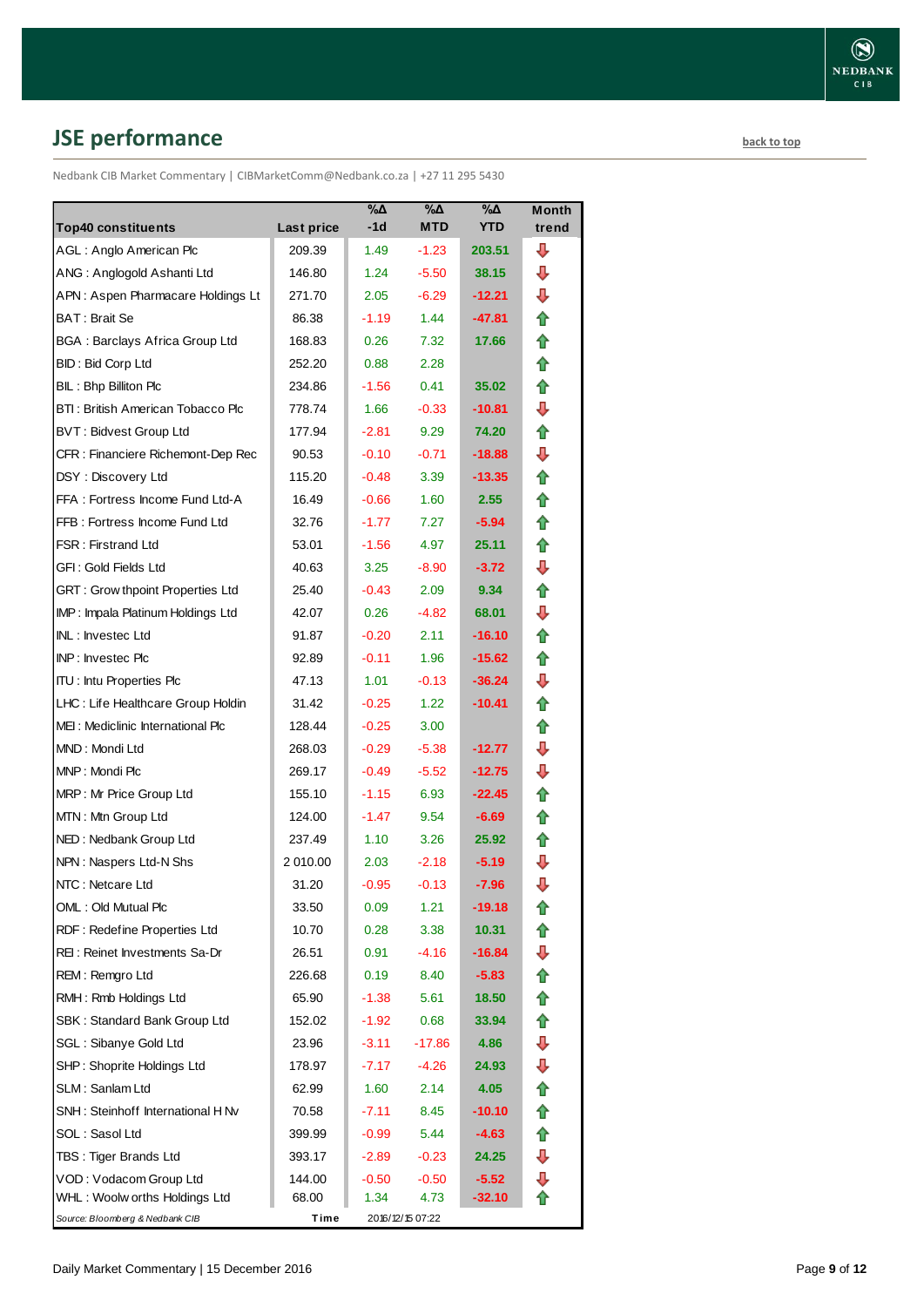# <span id="page-9-0"></span>**Economic calendar [back to top](#page-0-0) back to top**

Nedbank CIB Market Commentary | CIBMarketComm@Nedbank.co.za | +27 11 295 5430

| Time              | Country | Event                                | Period     | <b>Survey</b>            | Actual                                              | Prior           | <b>Revised</b>           |
|-------------------|---------|--------------------------------------|------------|--------------------------|-----------------------------------------------------|-----------------|--------------------------|
| 14-Dec            |         |                                      |            |                          |                                                     |                 |                          |
| 06:30             | JN      | <b>Industrial Production YoY</b>     | Oct F      | u.                       | $-1.40%$                                            | $-1.30%$        | $\mathbf{u}$             |
| 10:00             | SA      | CPI YoY                              | Nov        | 6.60%                    | 6.60%                                               | 6.40%           | $\overline{\phantom{a}}$ |
| 11:30             | UK      | Average Weekly Earnings 3M/YoY       | Oct        | 2.30%                    | 2.50%                                               | 2.30%           | 2.40%                    |
| 11:30             | UK      | ILO Unemployment Rate 3Mths          | Oct        | 4.80%                    | 4.80%                                               | 4.80%           | $\overline{\phantom{a}}$ |
| 12:00             | EC      | <b>Industrial Production WDA YoY</b> | Oct        | 1.00%                    | 0.60%                                               | 1.20%           | 1.30%                    |
| 13:00             | SA      | <b>Retail Sales Constant YoY</b>     | Oct        | 1.10%                    | $-0.20%$                                            | 1.40%           | 1.60%                    |
| 14:00             | US      | <b>MBA Mortgage Applications</b>     | 09-Dec     | $\overline{\phantom{a}}$ | $-4.00%$                                            | $-0.70%$        |                          |
| 15:30             | US      | Retail Sales Advance MoM             | Nov        | 0.30%                    | 0.10%                                               | 0.80%           | 0.60%                    |
| 15:30             | US      | PPI Final Demand YoY                 | Nov        | 0.90%                    | 1.30%                                               | 0.80%           | $\mathbf{u}$             |
| 16:15             | US      | Industrial Production MoM            | Nov        | $-0.30%$                 | $-0.40%$                                            | 0.00%           | 0.10%                    |
| 16:15             | US      | Manufacturing (SIC) Production       | Nov        | $-0.20%$                 | $-0.10%$                                            | 0.20%           | 0.30%                    |
| 21:00             | US      | FOMC Rate Decision (Upper Bound)     | 14-Dec     | 0.75%                    | 0.75%                                               | 0.50%           |                          |
| 21:00             | US      | Fed Summary of Economic Projections  |            |                          |                                                     |                 |                          |
| 15-Dec            |         |                                      |            |                          |                                                     |                 |                          |
| 02:30             | JN      | Nikkei Japan PMI Mfg                 | Dec P      | $\overline{\phantom{a}}$ | Ξ.                                                  | 51.3            |                          |
| 10:30             | GE      | Markit/BME Germany Manufacturing PMI | Dec P      | 54.5                     |                                                     | 54.3            |                          |
| 11:00             | EC      | Markit Eurozone Manufacturing PMI    | Dec P      | 53.6                     | $\overline{a}$                                      | 53.7            |                          |
| 11:30             | UK      | Retail Sales Inc Auto Fuel YoY       | Nov        | 5.80%                    | $\overline{\phantom{a}}$                            | 7.40%           | $\overline{\phantom{a}}$ |
| 11:30             | SA      | PPI YoY                              | Nov        | 6.80%                    | $\overline{\phantom{a}}$                            | 6.60%           | $\overline{\phantom{a}}$ |
| 14:00             | UK      | Bank of England Bank Rate            | 15-Dec     | 0.25%                    | $\hspace{0.05cm} -\hspace{0.05cm} -\hspace{0.05cm}$ | 0.25%           | $\hspace{0.05cm} -$      |
| 14:00             | UK      | <b>BOE Asset Purchase Target</b>     | Dec        | 435b                     | Ξ.                                                  | 435b            | $-$                      |
| 14:00             | UK      | <b>BOE Corporate Bond Target</b>     | <b>Dec</b> | 10 <sub>b</sub>          | --                                                  | 10 <sub>b</sub> |                          |
| 15:30             | US      | <b>Current Account Balance</b>       | 3Q         | $-$111.0b$               | Ξ.                                                  | $-$119.9b$      | $\overline{\phantom{a}}$ |
| 15:30             | US      | <b>Empire Manufacturing</b>          | <b>Dec</b> | 2.6                      | Ξ.                                                  | 1.5             |                          |
| 15:30             | US      | CPI YoY                              | Nov        | 1.70%                    | Ξ.                                                  | 1.60%           | $\overline{\phantom{a}}$ |
| 15:30             | US      | Real Avg Weekly Earnings YoY         | Nov        | $\overline{a}$           | $\overline{a}$                                      | 0.90%           | $\overline{a}$           |
| 15:30             | US      | Initial Jobless Claims               | 10-Dec     | $\overline{a}$           | $\overline{a}$                                      | 258k            | $\overline{a}$           |
| 15:30             | US      | <b>Continuing Claims</b>             | 03-Dec     | --                       | --                                                  | 2005k           |                          |
| 15:30             | US      | Philadelphia Fed Business Outlook    | Dec        | 9                        | $\overline{a}$                                      | 7.6             |                          |
| 16:45             | US      | Markit US Manufacturing PMI          | Dec P      | --                       | $\overline{a}$                                      | 54.1            |                          |
| 23:00             | US      | <b>Total Net TIC Flows</b>           | Oct        | $\overline{a}$           | $\overline{a}$                                      | $-$152.9b$      |                          |
| 23:00             | US      | Net Long-term TIC Flows              | Oct        | $\overline{a}$           | $\overline{a}$                                      | $-526.2b$       | $\sim$                   |
| Course: Bloomborg |         |                                      |            |                          |                                                     |                 |                          |

Source: Bloomberg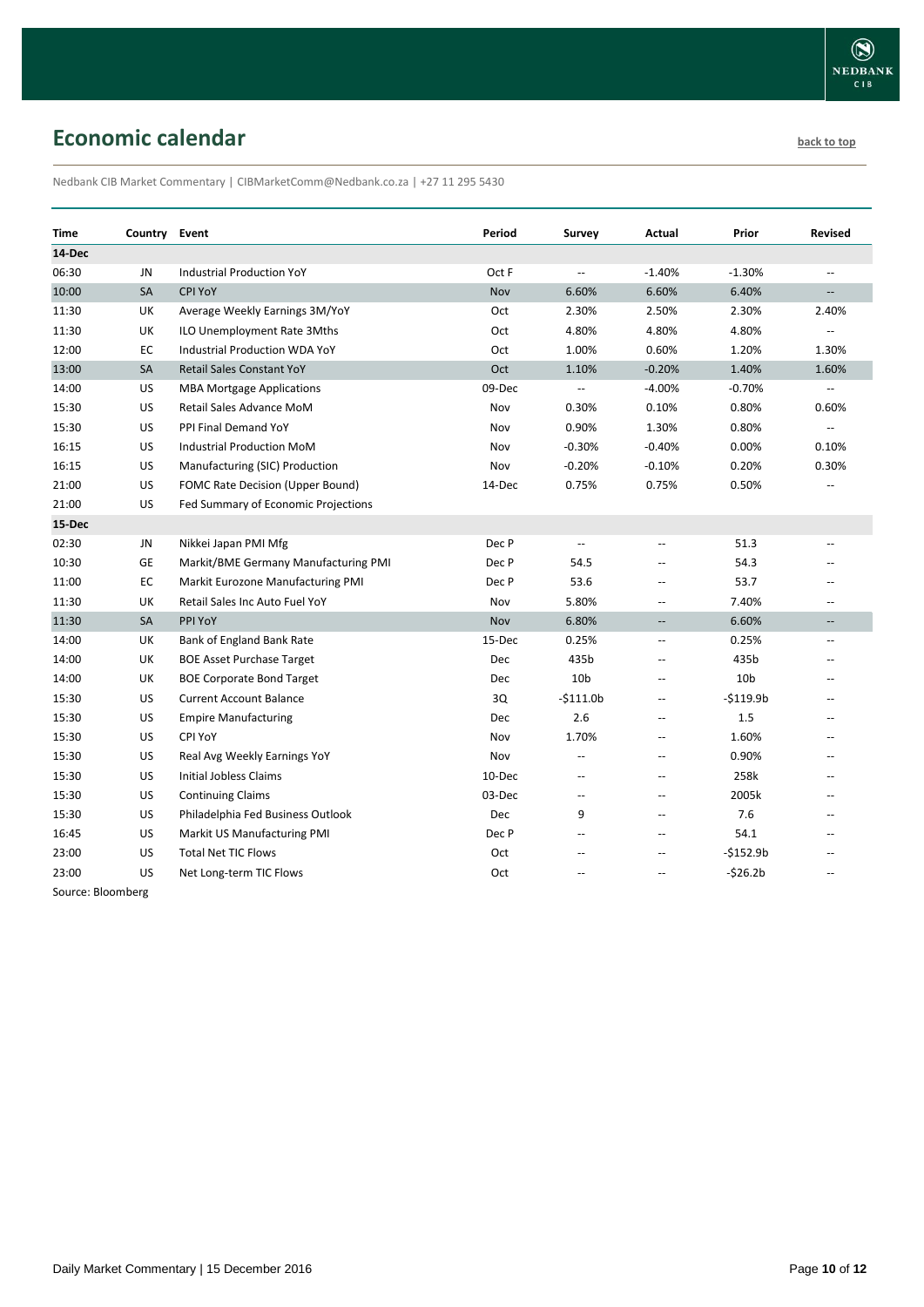### <span id="page-10-0"></span>**Contacts**

**Head: Strategic Research Mohammed Yaseen Nalla, CFA** (011) 295 5430

**ALM Portfolio Management** (011) 535 4042

**Equities Sales and Distribution** (011) 535 4030/31

**Forex Institutional Sales Desk** (011) 535 4005

**Interest Rate Swaps & FRA's Trading** (011) 535 4004

**Money Market Institutional Sales Desk** (011) 535 4008

**Treasury: Economic Analyst Reezwana Sumad** (011) 294 1753

**Bond Trading** (011) 535 4021

**Forex Business Banking Sales Desk** (011) 535 4003

**Forex Retail Sales Desk** (011) 535 4020

**Money Market Business Banking Sales Desk** (011) 535 4006

**Non Soft & Soft Commodities Trading** (011) 535 4038

**Credit Derivatives**  (011) 535 4047

**Forex Corporate Sales Desk** JHB (011) 535 4002; DBN (031) 327 3000; CTN (021) 413 9300

**Inflation Trading** (011) 535 4026

**Money Market Corporate Sales Desk** JHB (011) 535 4007; DBN (031) 327 3000; CTN (021) 413 9300

**Preference shares desk** (011) 535 4072